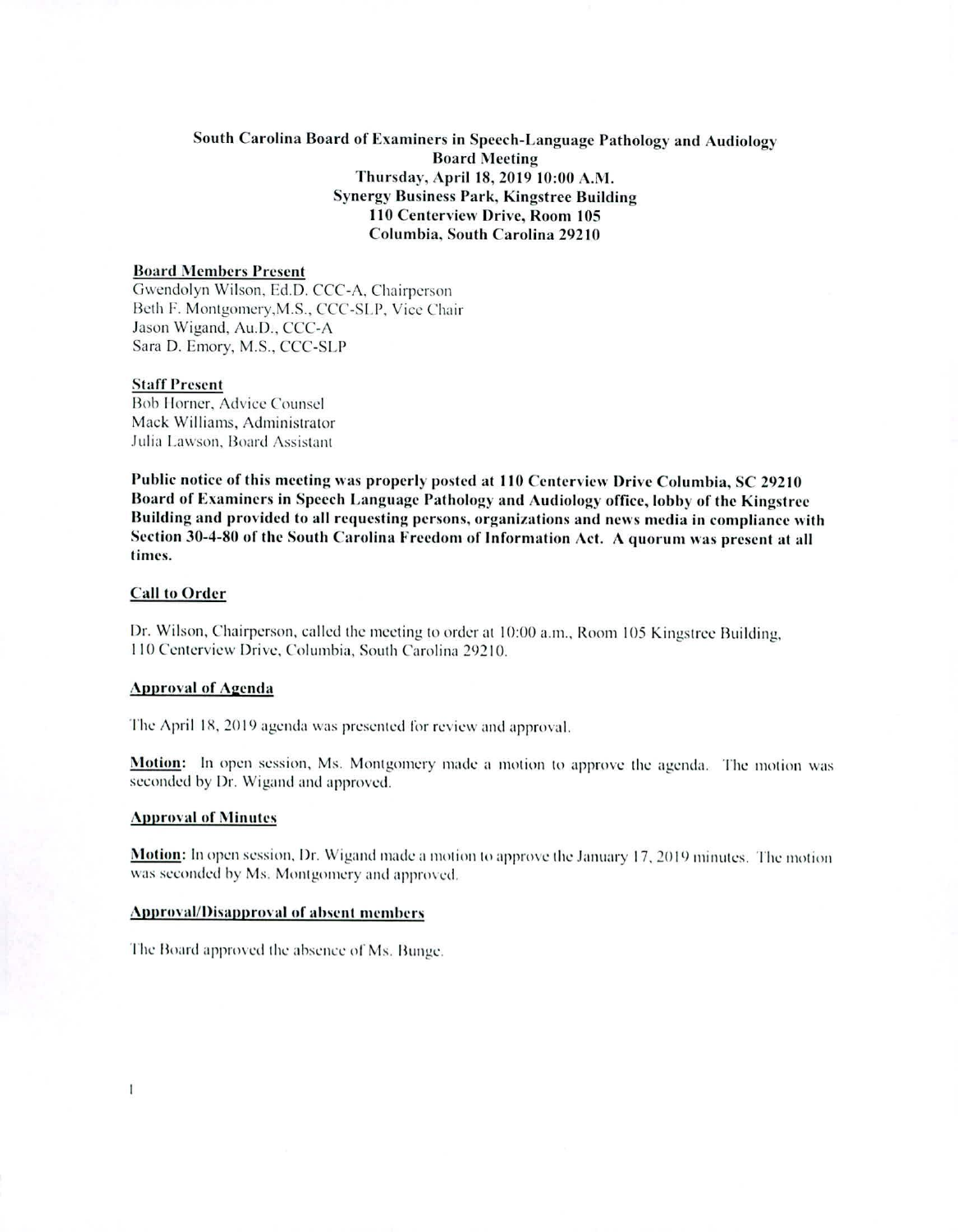### **New Business**

**OIE Report-** Mr. Hinson, Office of Investigations and Enforcement, presented the OIE Report. Quarterly statistics for the second quarter. No new information. The Board accepted the OIE report as information.

**IRC Report-** Mr. Hinson, Office of Investigations and Enforcement, presented the IRC Report. There were no eases to report. The Board accepted the IRC report as information.

**Office of Disciplinary Counsel (ODC) Report:** Ms. Baldwin, Esq., Office of Disciplinary Council, presented the ODC report; there are six (6) open and pending cases. The Board accepted the ODC report as information.

**Financial Report:** Mr. Williams reviewed the finance report. The Board accepted the finance report as information.

## **Disciplinary Ilearin2:**

#### **Memorandum of Agreement**

**Lauren Techel:** The purpose of this hearing was to determine whether Ms. Techel's license should he reinstated to practice as a speech language pathologist in South Carolina. Ms. Techel did appear before the Board and was represented by Peter Rutledge, Esq.

**Motion: In** open session, Ms. Montgomery made a motion to go into executive session to receive legal advice regarding renewal application. The motion was seconded by Ms. Emory and approved.

**Motion:** Ms. Montgomery made a motion to come out of executive session. The motion was seconded by Dr. Wigand and approved.

**Motion:** Dr. Wigand made a motion to reinstate the license with conditions. The motion was seconded by Ms. Montgomery and approved.

## **Initial Application:**

**Charla Lewis: The** purpose of this hearing was to determine whether Ms. Lewis he granted a license to practice as a speech language pathologist in South Carolina. Ms. Lewis did appear before the Board and was not represented by legal counsel.

**Motion: In** open session, Ms. Emory made a motion to go into executive session to receive legal advice regarding initial application. The motion was seconded by Dr. Wigand and approved.

Motion: Dr. Wigand made a motion to come out of executive session. The motion was seconded by Ms. I:mory and approved.

**Motion:** Ms. Montgomery made a motion to approve initial license for Ms. Lewis. The motion was seconded by Dr. Wigand and approved.